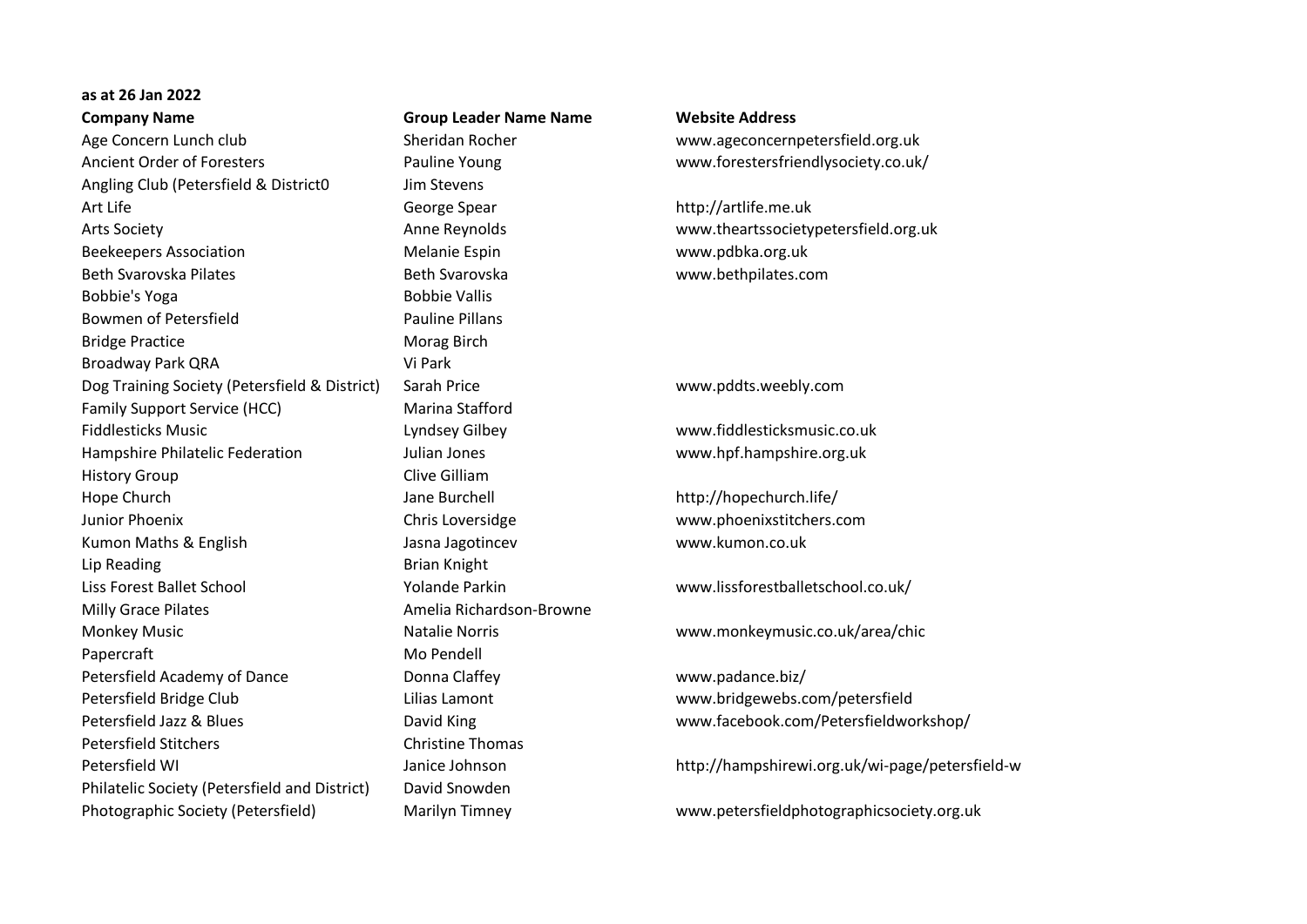Pilates Emma Cordingley www.emuyoga.co.uk Pulmonary Rehab Group Beverley White www.solent.nhs.uk Restorative Yoga Sara Leathes Sailors Linedanz Club Janis Budgen www.danceweb.co.uk Square Strummers Gill Jolly Stroke Association The Controller Mandy Souter The Mandy Souter www.stroke.org.uk Stroke Support Group Maureen Gilbert www.stroke.org.uk Surrey Community Action **David Carter** Tai Chi Group **Liz Moss** Tai Chi Practice Carol Norris U3A Robina Whitehorn www.petersfieldu3a.org.uk U3A Arts and Heritage Group Joan Shepley www.petersfieldu3a.org.uk U3A Beginners Bridge John Bevan www.petersfieldu3a.org.uk U3A Cafe Philo **Mr Peter Lake** U3A Family History **Canadian Shepley** Joan Shepley U3A Friendly Duplicate Bridge Scott and Yvette Gibbons www.petersfieldu3a.org.uk U3A Health Matters **Andy Borthwick** www.petersfieldu3a.org.uk U3A Jazz Appreciation Mr Andy Borthwick U3A Painting The Community Robert Simmons The Community Westersfieldu3a.org.uk U3A Science and Technology Malcolm Muggeridge www.petersfieldu3a.org.uk U3A Scrabble **Kay Lindon** Kay Lindon www.petersfieldu3a.org.uk U3A Watercolour Workshop Keith Evans www.petersfieldu3a.org.uk U3A Welcome Group Marjorie Day www.petersfieldu3a.org.uk U3A Wine Appreciation Group 1 Pamela Peacock www.petersfieldu3a.org.uk U3A Wine Appreciation Group 2 Mike Piatek U3A Wine Appreciation Group 3 Clive Hutton U3A Wine Appreciation Group 4 Pamela Peacock Upholstery Sue Shield Watercolour for improvers **David Moignard** Watercolour for improvers **David Moignard** Watercolour for improvers Weight Watchers UK Ltd Stephanie Harrington www.weightwatchers.co.uk Young Farmers Clubs Tanya Knight www.hampshireyfc.org